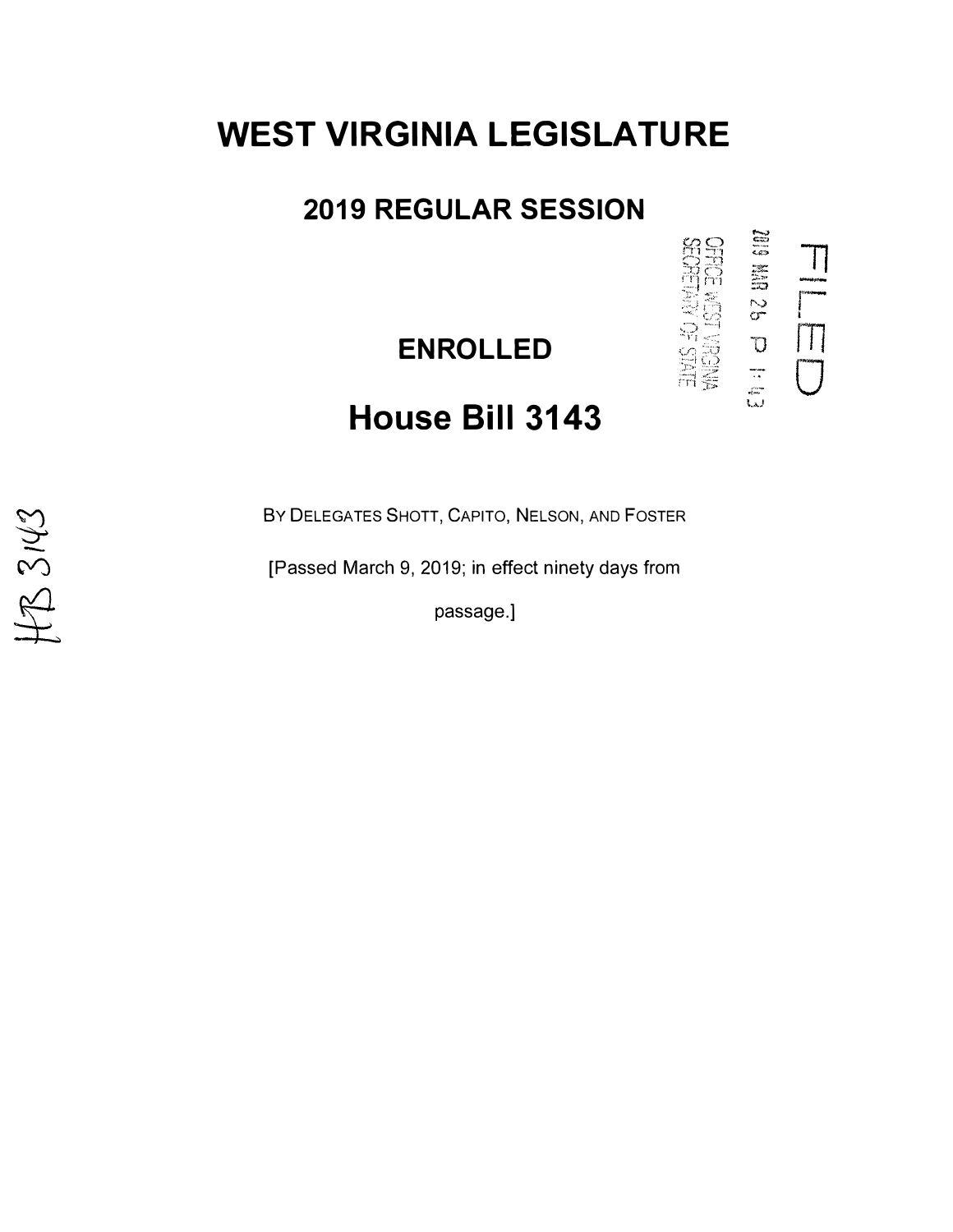## **WEST VIRGINIA LEGISLATURE**

### 2019 REGULAR SESSION

**ENROLLED** 

**ENDS 30 AURILE**<br>ENDER 193M

# House Bill 3143

BY DELEGATES SHOTT, CAPITO, NELSON, AND FOSTER

[Passed March 9, 2019; in effect ninety days from

passage.]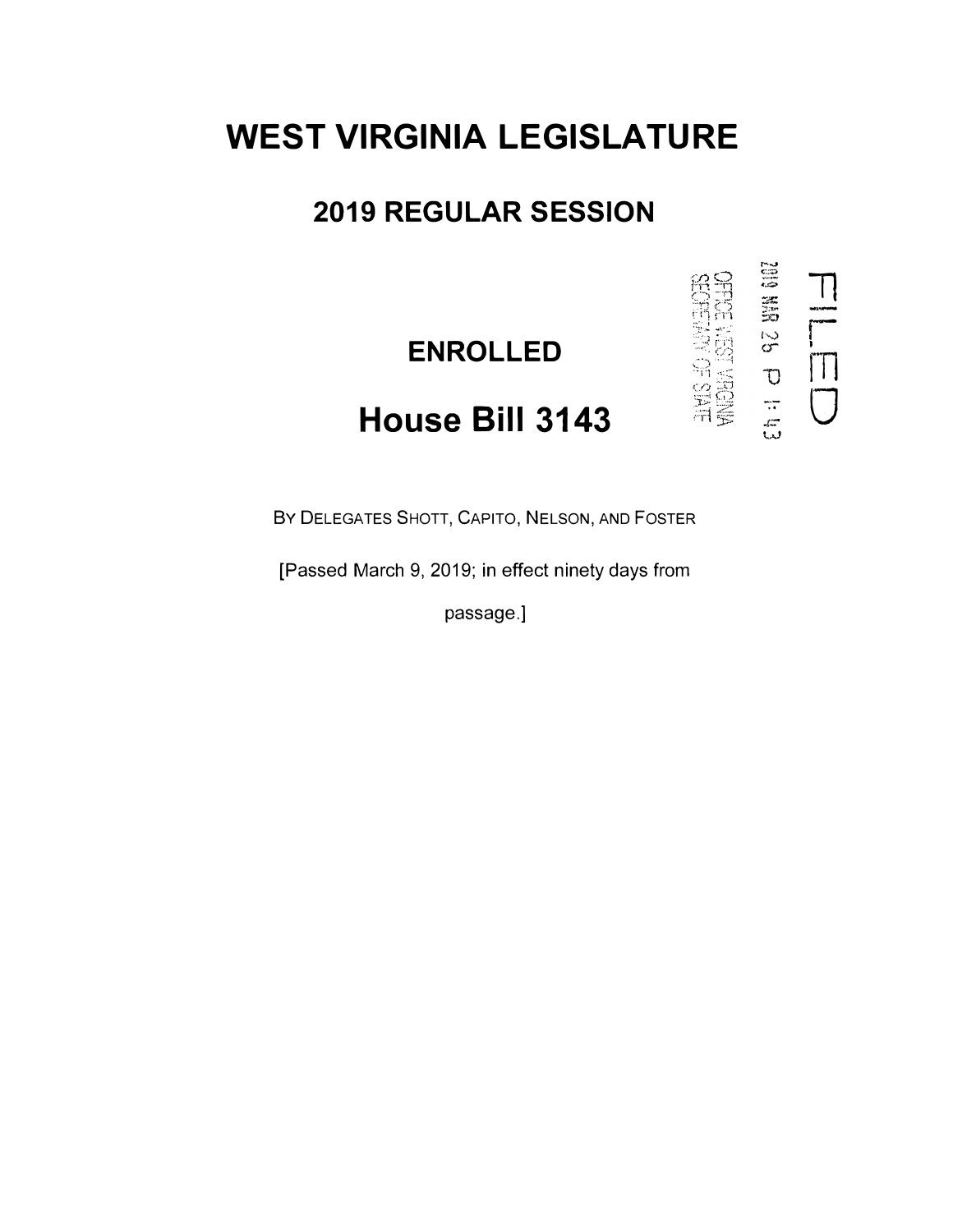1 AN ACT to amend and reenact §46A-4-101 and §46A-4-107 of the Code of West Virginia, 1931, 2 as amended, all relating to requirements for making consumer loans in West Virginia; 3 modifying the authority to make regulated consumer loans; providing that a person must 4 first obtain a license from the Commissioner of Banking authorizing him or her to make 5 regulated consumer loans before engaging in the business of making regulated consumer 6 loans, taking assignments of or undertaking direct collection of payments from or 7 enforcement of rights against consumers arising from regulated consumer loans; providing 8 that the licensing provisions do not pertain to any collection agencies as defined and 9 licensed by the West Virginia Collection Agency Act of 1973; and, adjusting threshold 10 amounts of consumer loans for which certain finance charges can be imposed.

*Be it enacted by the Legislature of West Virginia:* 

#### **ARTICLE 4. REGULATED CONSUMER LENDERS.**

#### **§46A-4-101. Authority to make loans.**

1 Unless a person has first obtained a license from the commissioner authorizing the person 2 to make regulated consumer loans, he or she may not engage in the business of:

3 (1) Making regulated consumer loans; or

4 (2) Taking assignments of or undertaking direct collection of payments from or 5 enforcement of rights against consumers arising from regulated consumer loans: *Provided,* That 6 the licensing provisions of this act do not pertain to any "collection agency" as defined in, and 7 licensed by, the "Collection Agency Act of 1973" at W. Va. Code §§47-16-1 *et seq.* 

#### **§46A-4-107. Loan finance charge for regulated consumer lenders.**

8 (1) With respect to a regulated consumer loan, including a revolving loan account, a 9 regulated consumer lender may contract for and receive a loan finance charge not exceeding that 10 permitted by this section.

11 (2) On a loan of \$3,500 or less which is unsecured by real property, the loan finance 12 charge, calculated according to the actuarial method, may not exceed 31 percent per year on the 13 unpaid balance of the principal amount.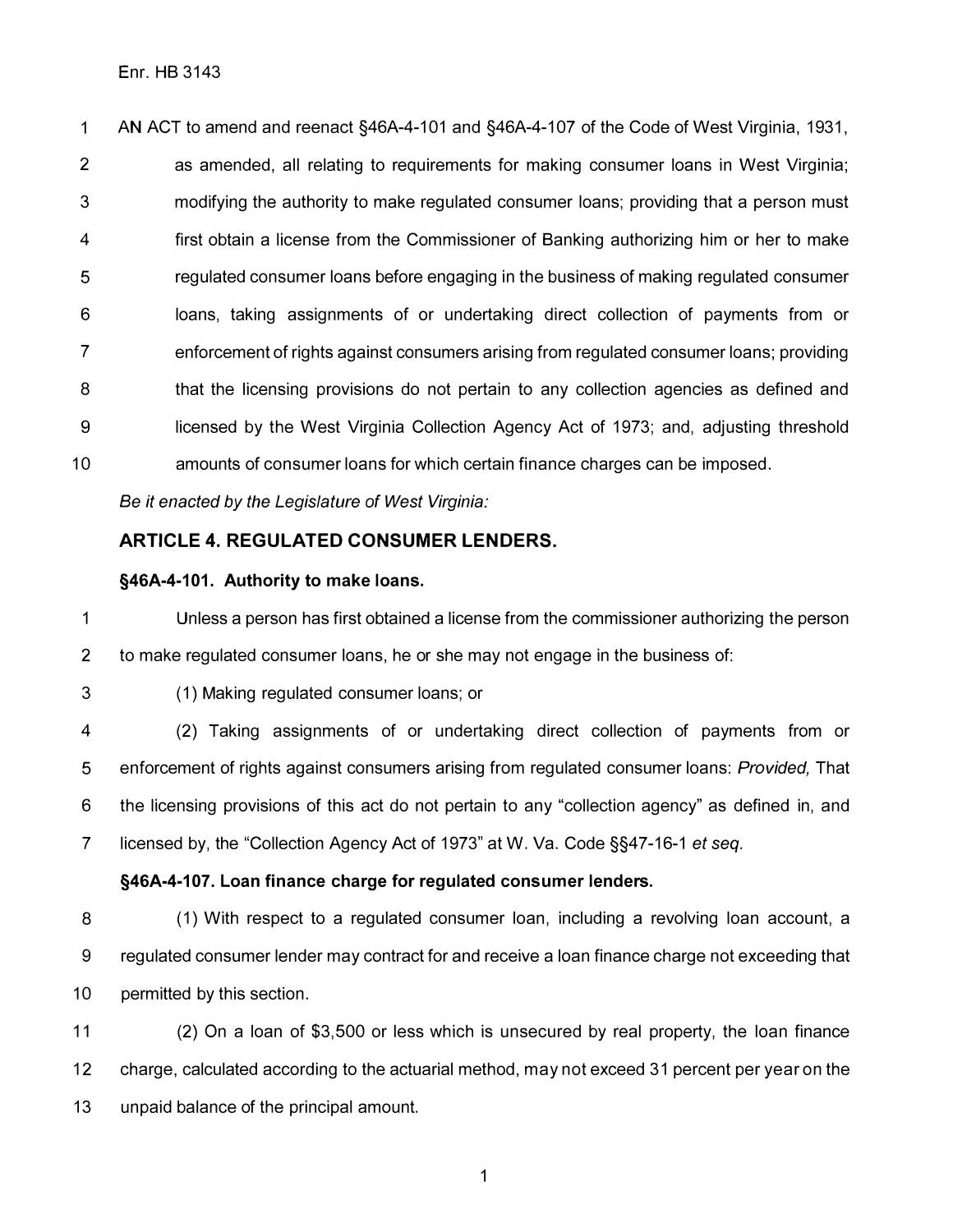Enr. HB 3143

14 (3) On a loan greater than \$3,500 but less than or equal to \$15,000, or which is secured 15 by real property, the loan finance charge, calculated according to the actuarial method, may not 16 exceed 27 percent per year on the unpaid balance of the principal amount: *Provided,* That the 17 loan finance charge on any loan greater than \$15,000 may not exceed 18 percent per year on 18 the unpaid balance of the principal amount. Loans made by regulated consumer lenders shall be 19 subject to the restrictions and supervision set forth in this article irrespective of their rate of finance 20 charges.

þ

 $\hat{\boldsymbol{J}}$ 

 $\gamma$ 

21 (4) Where the loan is nonrevolving and is greater than \$3,500, the permitted finance 22 charge may include a charge of not more than a total of two percent of the amount financed for 23 any origination fee, points, or investigation fee: *Provided,* That where any loan, revolving or 24 nonrevolving, is secured by real estate, the permitted finance charge may include a charge of not 25 more than a total of five percent of the amount financed for any origination fee, points, or 26 investigation fee. In any loan secured by real estate, the charges may not be imposed again by 27 the same or affiliated lender in any refinancing of that loan made within 24 months thereof, unless 28 these earlier charges have been rebated by payment or credit to the consumer under the actuarial 29 method or the total of the earlier and proposed charges does not exceed five percent of the 30 amount financed. Charges permitted under this subsection shall be included in the calculation of 31 the loan finance charge. The financing of the charges is permissible and does not constitute 32 charging interest on interest. In a revolving home equity loan, the amount of the credit line 33 extended is, for purposes of this subsection, the amount financed. Other than herein provided, no 34 points, origination fee, investigation fee, or other similar prepaid finance charges attributable to 35 the lender or its affiliates may be levied. Except as provided for by §46A-3-109 of this code, no 36 additional charges may be made; nor may any charge permitted by this section be assessed 37 unless the loan is made. To the extent that this section overrides the preemption on limiting points 38 and other charges on first lien residential mortgages contained in Section 501 of the United States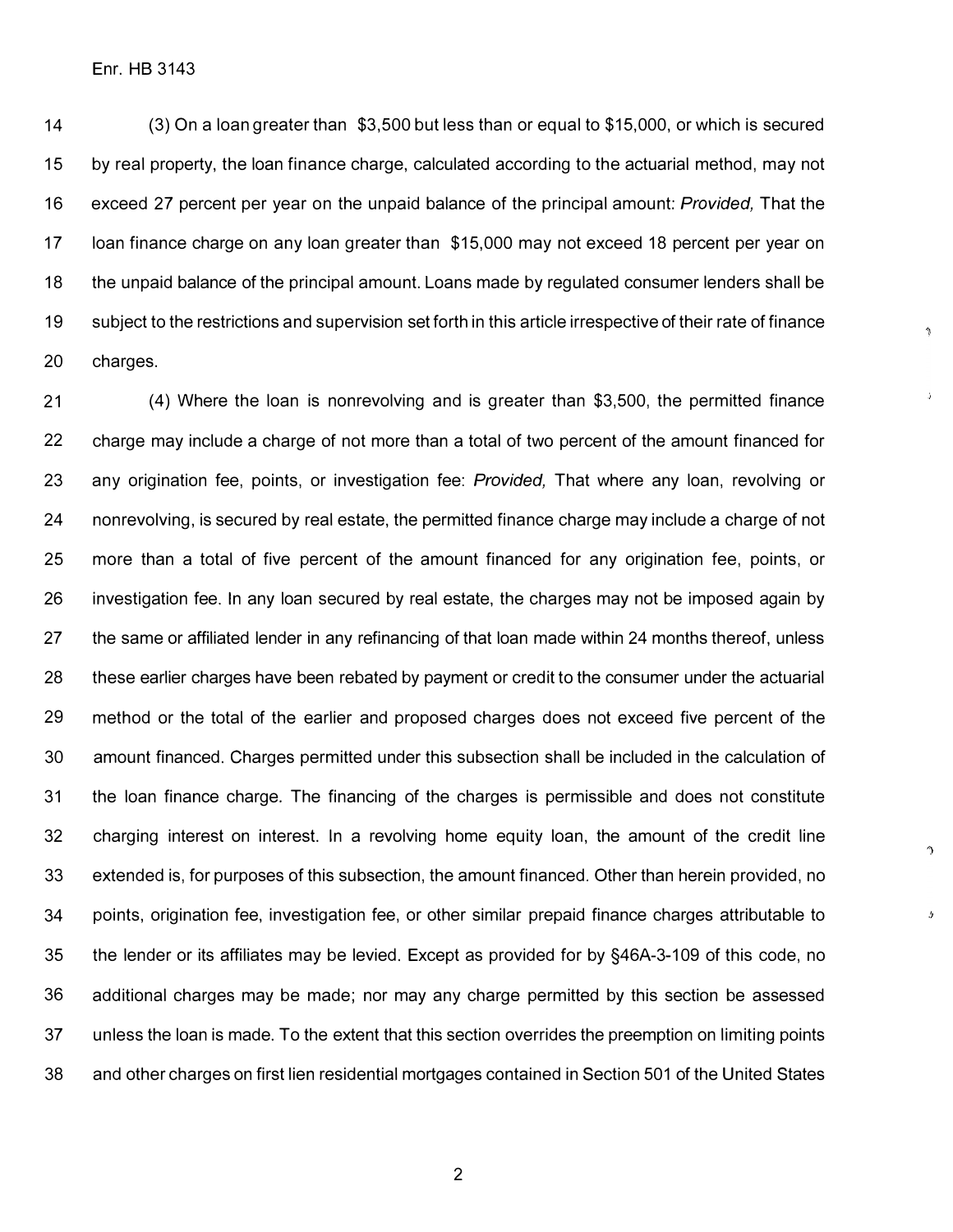Enr. HB 3143

39 Depository Institutions Deregulation and Monetary Control Act of 1980, the state law limitations 40 contained in this section shall apply. If the loan is precomputed:

41 (a) The loan finance charge may be calculated on the assumption that all scheduled 42 payments will be made when due; and

43 (b) The effect of prepayment, refinancing, or consolidation is governed by the provisions 44 on rebate upon prepayment, refinancing, or consolidation contained in §46A-3-111 of this code.

45 (5) For the purposes of this section, the term of a loan commences on the date the loan is 46 made. Differences in the lengths of months are disregarded and a day may be counted as one 47 thirtieth of a month. Subject to classifications and differentiations the licensee may reasonably 48 establish, a part of a month in excess of 15 days may be treated as a full month if periods of 15 49 days or less are disregarded and if that procedure is not consistently used to obtain a greater 50 yield than would otherwise be permitted.

51 (6) With respect to a revolving loan account:

52 (a) A charge may be made by a regulated consumer lender in each monthly billing cycle 53 which is one-twelfth of the maximum annual rates permitted by this section computed on an 54 amount not exceeding the greatest of:

55 (i) The average daily balance of the debt; or

56 (ii) The balance of the debt at the beginning of the first day of the billing cycle, less all 57 payments on and credits to such debt during such billing cycle and excluding all additional 58 borrowings during the billing cycle.

59 For the purpose of this subdivision, a billing cycle is monthly if the billing statement dates 60 are on the same day each month or do not vary by more than four days therefrom.

61 (b) If the billing cycle is not monthly, the maximum loan finance charge which may be 62 made by a regulated consumer lender is that percentage which bears the same relation to an 63 applicable monthly percentage as the number of days in the billing cycle bears to 30.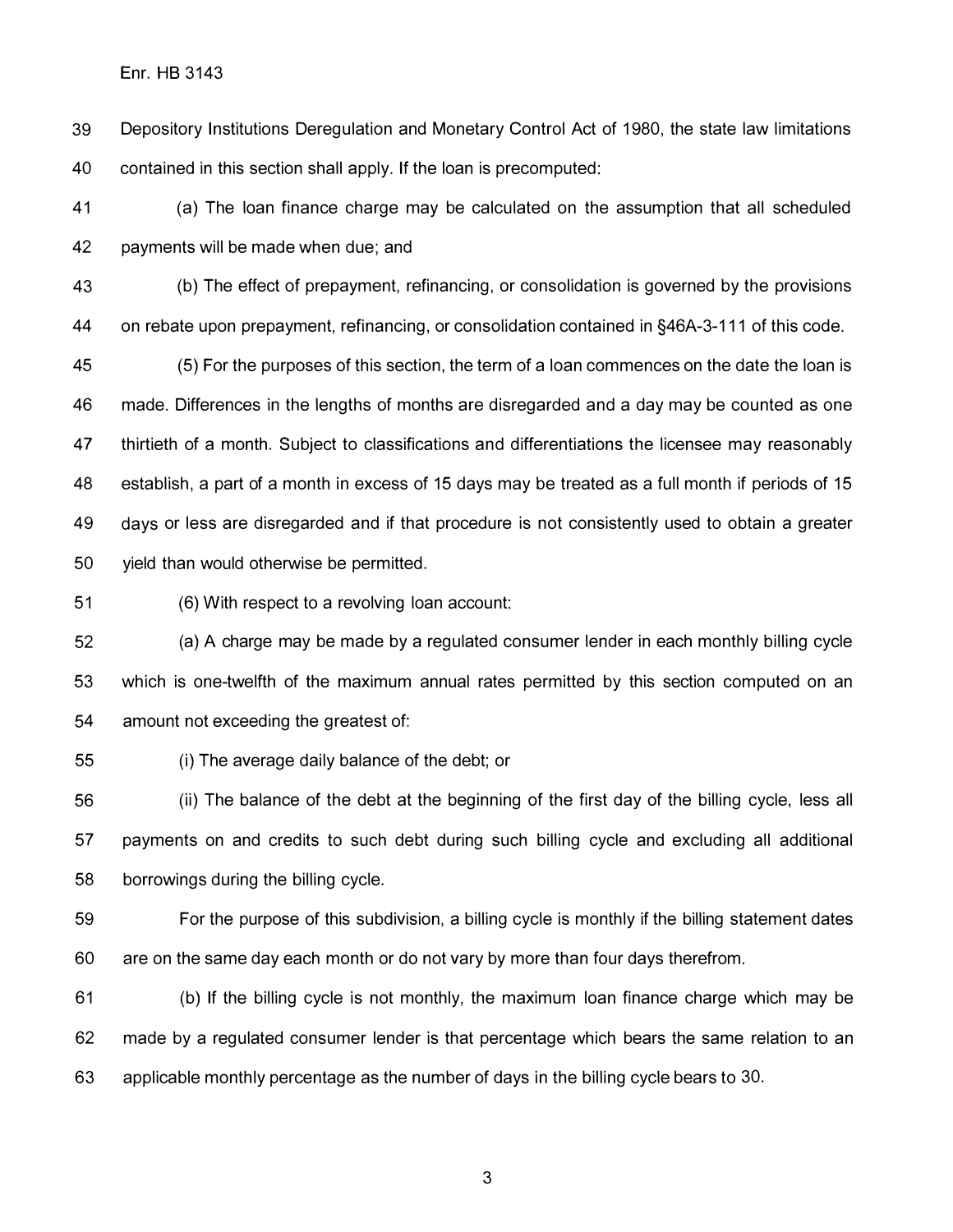Enr. HB 3143

64 (c) Notwithstanding subdivisions (a) and (b) of this subsection, if there is an unpaid 65 balance on the date as of which the loan finance charge is applied, the licensee may contract for 66 and receive a charge not exceeding 50 cents if the billing cycle is monthly or longer or the pro 67 rata part of 50 cents which bears the same relation to 50 cents as the number of days in the billing 68 cycle bears to 30 if the billing cycle is shorter than monthly, but no charge may be made pursuant 69 to this subdivision if the lender has made an annual charge for the same period as permitted by 70 the provisions on additional charges.

71 (7) As an alternative to the loan finance charges allowed by subsections (2) and (4) of this 72 section, a regulated consumer lender may on a loan not secured by real estate of \$3,500 or less 73 contract for and receive interest at a rate of up to 31 percent per year on the unpaid balance of 74 the principal amount, together with a nonrefundable loan processing fee of not more than two 75 percent of the amount financed: *Provided,* That no other finance charges are imposed on the 76 loan. The processing fee permitted under this subsection shall be included in the calculation of 77 the loan finance charge and the financing of the fee shall be permissible and may not constitute 78 charging interest on interest.

79 (8) Notwithstanding any contrary provision in this section, a licensed regulated consumer 80 lender who is the assignee of a nonrevolving consumer loan unsecured by real property located 81 in this state, which loan contract was applied for by the consumer when he or she was in another 82 state, and which was executed and had its proceeds distributed in that other state, may collect, 83 receive, and enforce the loan finance charge and other charges, including late fees, provided in 84 the contract under the laws of the state where executed: *Provided,* That the consumer was not 85 induced by the assignee or its in-state affiliates to apply and obtain the loan from an out-of-state 86 source affiliated with the assignee in an effort to evade the consumer protections afforded by this 87 chapter. Such charges may not be considered to be usurious or in violation of the provisions of 88 this chapter or any other provisions of this code.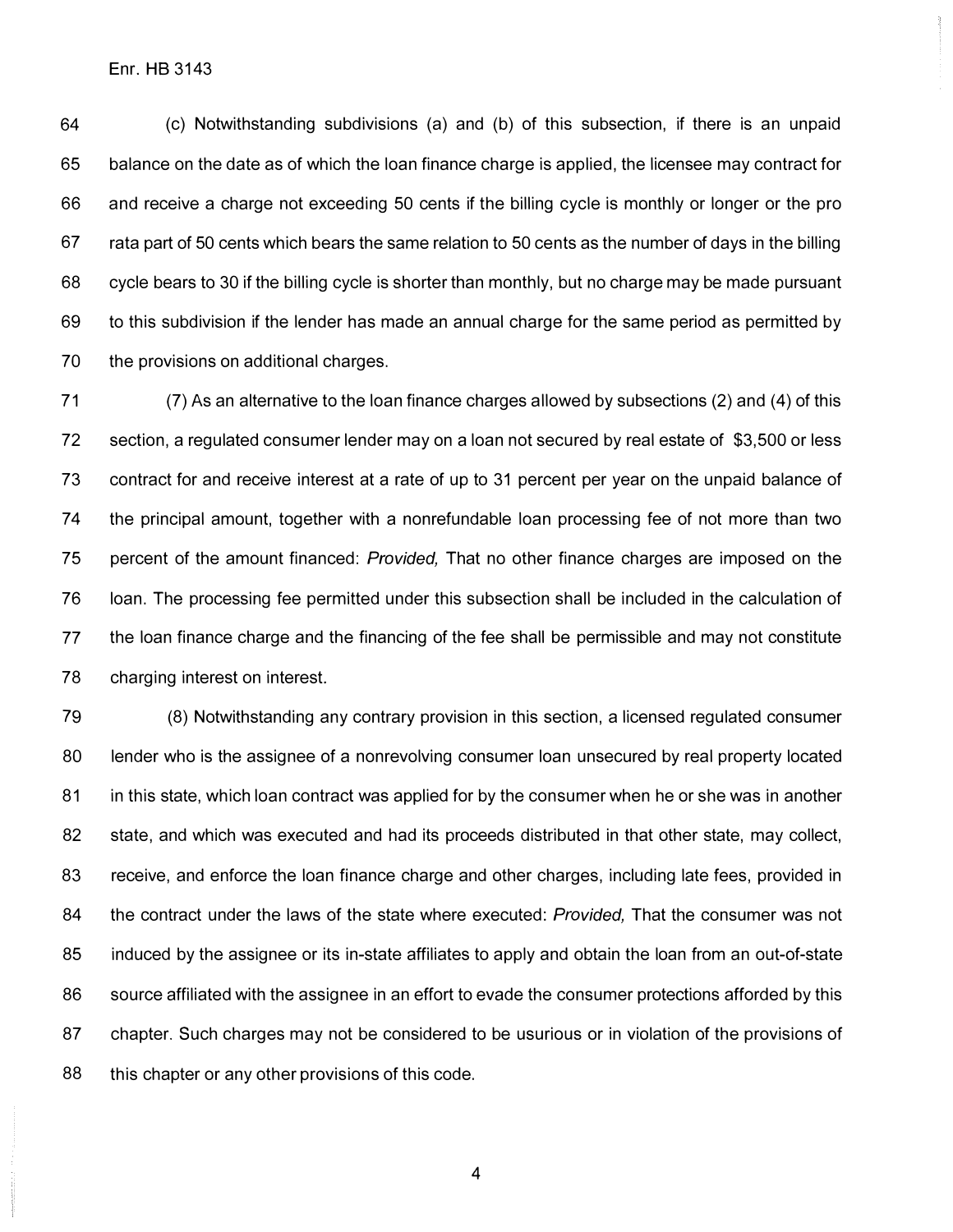The Joint Committee on Enrolled Bills hereby certifies that the foregoing bill is correctly enrolled. Chairman, House Committee Chairman, Senate Committee Member **Q2 USE 010** Originating in the House. In effect ninety days from passage.  $\bigcup$  $\frac{11}{25}$ ' TV Clerk of the House of Delegates Clerk of the Senate Speaker of the House of Delegates Meal **President of the Senate** ... this the  $\mathcal{H}$ The within 11 Approxy  $\dddotsc$ 2019. day of ........................... Governor

 $\overline{5}$